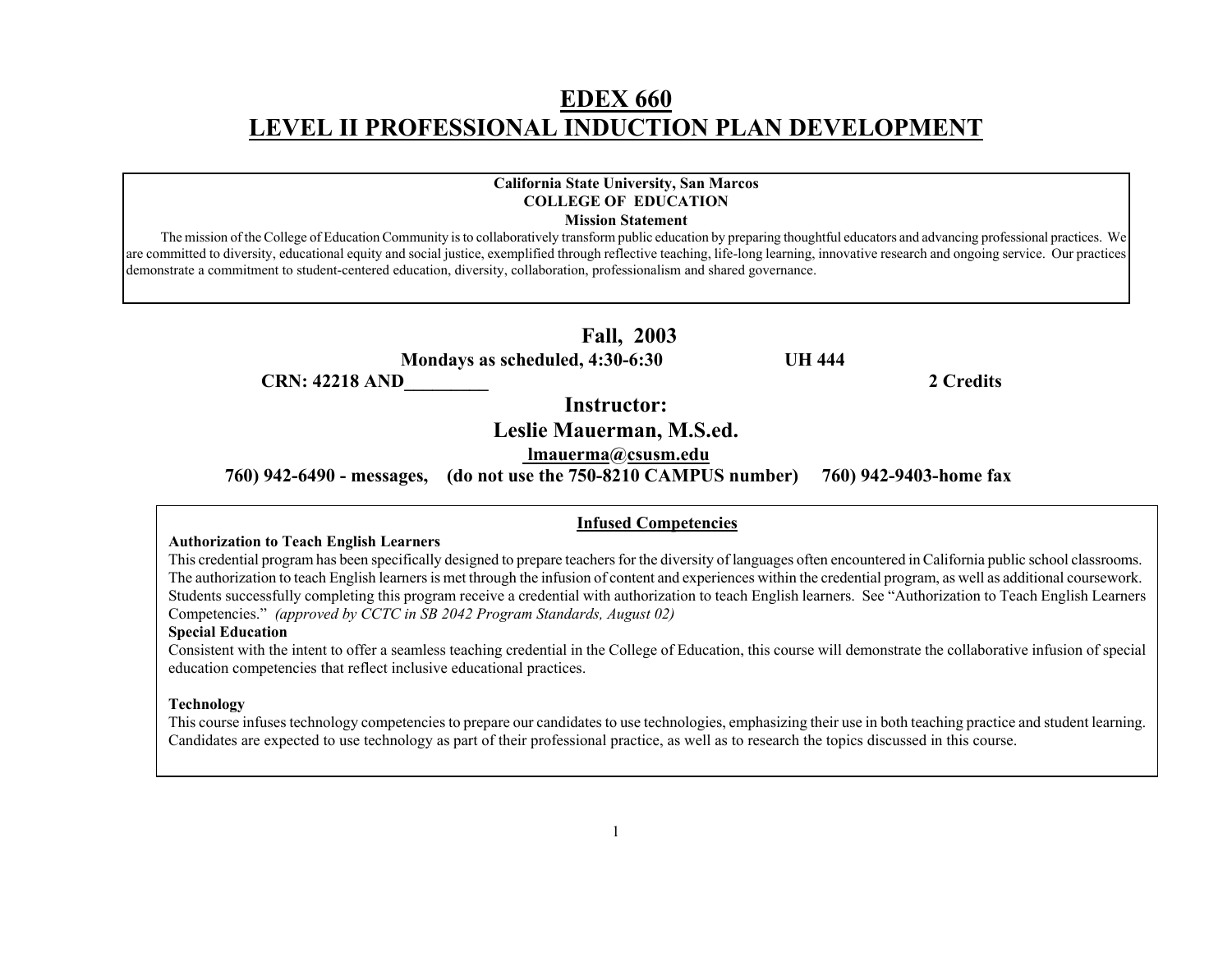#### **660 Course Description/Purpose:**

The required first course for all Level II candidates is EDEX660: Professional Induction Plan Development. The second required course in this series is EDEX661: Professional Portfolio Review, Site Visit and Showcase. EDEX 660 will include generalized curriculum, but it primarily serves as an individualized development process, wherein the formal induction plan is developed and refined for the level II candidate. Central to this course is the beginning of the portfolio and the execution of the personalized goals for each candidate. Many candidates will choose to complete an Master's program, others will choose to simply satisfy the requirements for the clear Level II Specialist Credential.

A complete candidate assessment plan and method for assessment will be developed in conjunction with the university, the district in which the candidate is employed and the support provider, generally (but not limited to), a person from the district where the candidate is employed. The candidate, support provider and the faculty advisor will agree upon the following components: the goals, the assessment and appropriate means and items for the collection of evidence/data for the portfolio assessment, and the timeline and plan for execution of the process, plus the exit assessment review. The result by the end of the course is the formal Individualized Induction Plan (the IIP) which supercedes previous plans. The determination and procurement of a formal support provider is essential in order for the Induction plan to be valid; one that will result in a process that is of value to the candidate: including timeline, measurement and assessment of the final professional portfolio.

### **Prerequisites:**

 Completion of the Level I Preliminary Education Specialist Credential in Mild/Moderate or in Moderate/Severe and current employment in a school environment. Additional requisites may apply if transferring units of program from another institution of higher education. Candidates must have completed two (2) years of consecutive employment (by law) as an Educational Specialist before the Level II Credential may be awarded. Application and acceptance into the Level II Education Specialist program is also required prior to enrollment in this course.

#### **Required Materials:**

**Text:** Campbell, D.M., Cignetti, P.B., Melenyzer, B.J., Nettles, D.H. & Wyman, R.M. (2001) or (2003). How to develop a professional portfolio: A manual for teachers (2<sup>nd</sup> or 3<sup>rd</sup> edition) Boston, Allyn and Bacon.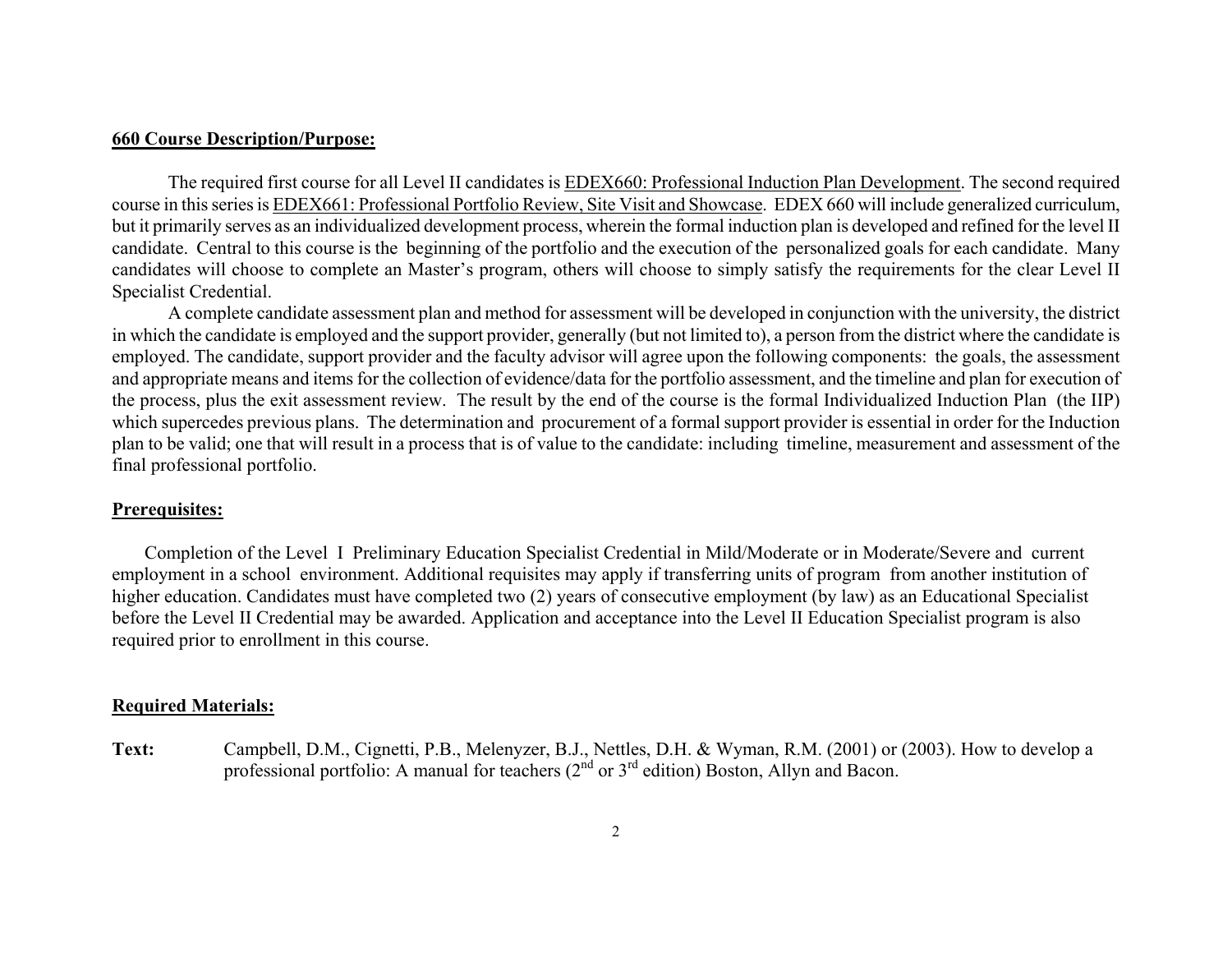## **Supplemental texts and resources:**

 Candidates will be required to invest in several resources for their the development of their professional portfolio, including office supplies which include 3 to 4 large D-ring binders, page protectors, large divider sheets, film, and other materials as needed. Candidates may prefer to use portable file boxes and Pendaflex files. Students need to budget for certain photocopying expenses and other professional texts as necessary.

## **Content and Performance Goals:**

**UNIVERSITY/COE ATTENDANCE POLICY CoE Policy:** Due to the dynamic and interactive nature of courses in the CoE, all students are expected to attend all classes and participate actively. At a minimum, students must attend more than 80% of class time, or s/he may not receive a passing grade for the course at the discretion of the instructor.

**Instructor Application of the Policy:** If two class sessions are missed, or if the student is late (or leaves early) more than three sessions, s/he cannot receive a grade of "A". If three class sessions are missed, the highest possible grade that can be earned is a "C+". If extenuating circumstances occur, the student should contact the instructor as soon as possible to make appropriate arrangements.

Each candidate, with the guidance and sponsorship of the university Level II advisor, COE faculty advisor and support provider, will:

- 1. Critically reflect upon their professional practice, interests, professional and personal strengths and areas requiring further development.
- 2. Understand and demonstrate the importance of integrating theory and practice.
- 3. Select and pursue specific areas of interest within the program (i.e., students with mild/moderate disabilities, students with moderate/severe disabilities).
- 4. Develop an area of expertise with a target population and/or content area (e.g., transition, inclusive schooling, early childhood, technology, behavioral intervention, sex education, reading/literacy, augmentative communication, deaf-blindness, serious emotional disturbance). See the Developing Your Expertise Area Document.
- 5. Demonstrate the application of knowledge and skills in the field of specialization (expertise area) that was selected.
- 6. Understand what is expected in the development of the professional portfolio, including the selection of artifacts, supporting documentation, and written accompanying reflective essays.
- 7. Critically evaluate the implementation of the Induction Plan and the professional portfolio.
- 8. Understand the merit and responsibilities of being an ethical practitioner.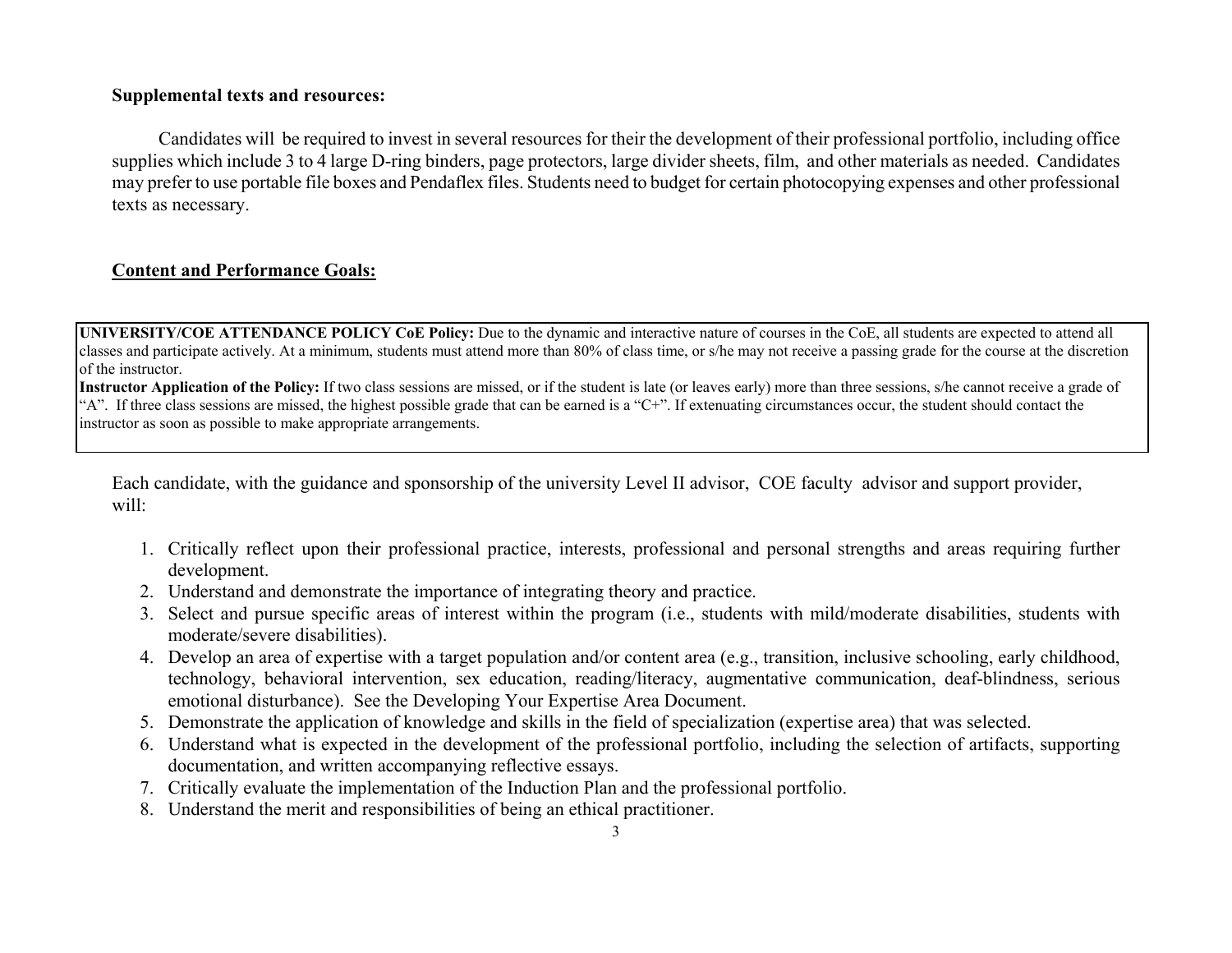- 9. Design a professional development plan to encompass the next five years.
- 10. Be effectively involved in site-based decisions concerning students with and without disabilities.
- 11. Actively participate in site-based school restructuring and reform efforts, while including input from students, parents and teachers.
- 12. Hypothesize how and when to develop special education in-service workshops for parents, school staff, and/or community members.
- 13. Demonstrate knowledge and application of current and emerging theories and research related to the education of students with and without disabilities.
- 14. Demonstrate the use of group process strategies necessary for collaboration among educators, disciplines, and agencies.
- 15. Demonstrate knowledge of and ability to interpret, apply and disseminate current and emerging research, theories, legislation, and policies and practices.
- 16. Develop a plan to participate actively within the school district and local community to facilitate the development of policies and implementation of practices that reflect current information.
- 17. Develop a plan to participate actively within the school district classroom and local community to acquire and disseminate information regarding emerging research and legislation.
- 18. Demonstrate an awareness of available resources and the ability to use networking and negotiation skills to maximize access to meet staff development, school, and individual student needs.

## **Major Units of Study:**

- $\triangleright$  Professionalism and Ethics Who are you professionally? Responsibilities of the profession Responsibilities to students, parents Being an ethical practitioner
- ¾Developing a Professional Level II Portfolio Differing functions an types of portfolios Essential elements of a Portfolio Ease /access of information held in a portfolio Selecting artifacts
- ¾Individualized Induction Planning Understanding competencies within the standards Creating timelines, following through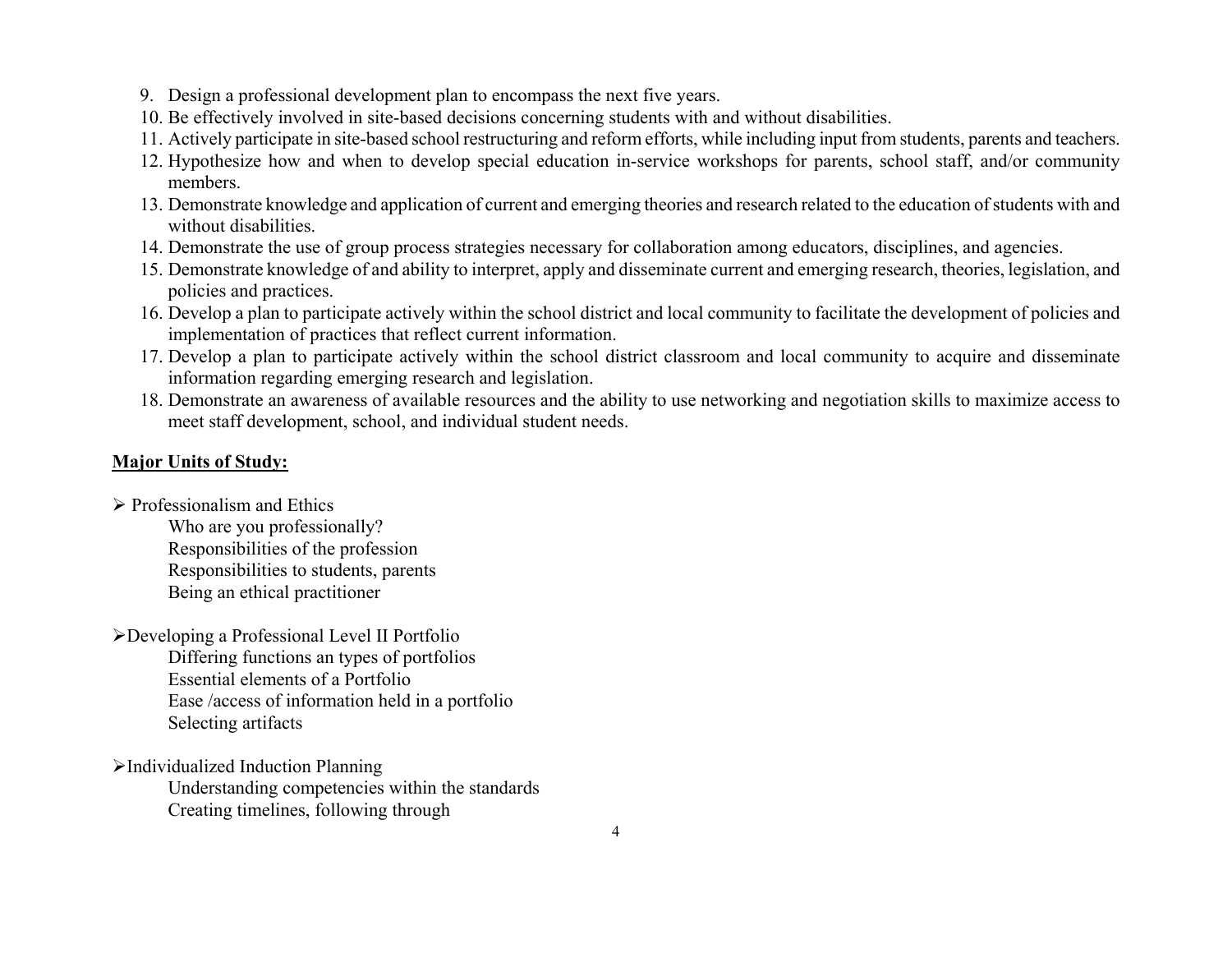Developing personal goals and objectives to showcase Self-assessment

¾Professional Development

 Importance of ongoing education and development personally and to you as a professional Strengths and weaknesses—how to determine what they are and how to manage them

#### **Instructional Methodology/Strategies/Assumptions:**

 Candidates will need to access the CSUSM web-based supplements of this class during the semester. Class meetings will be few in number, but the availability of resources and information through our course listing through WebCT will offer a wealth of information , ideas, resources and helpful hints. Communication will also be managed through this venue. Please plan to activate your CSUSM account and obtain a password.

 Class time shall be the equivalent of 30+ hours and shall be conducted in seminar format. Instruction will include, discussion, small group strategic planning, guided personal and professional debate, computer generated discussions, brainstorming and written responses to prompts which enhance the learning experience. Hard copy assignments need to be submitted in word-processed form, using APA format and 12 point type face, in either Ariel or Times New Roman.

 Addressing the needs of today's diverse student population requires dramatic changes in the way our educational system has approached students in the past. Your final portfolio will reflect these changes, as well as documenting the ways in which collaboration, team work and shared responsibility support student success. Individual and unique skills are valued and allowed in the classroom that promotes inclusion, and the need for flexibility and innovation is to be demonstrated in your choices of data and evidence. Creative use of personnel and alternative structures /models for service delivery are all examples of active engagement in system change.

**Note:** Teacher education is a professional preparation program. Students will be expected to adhere to standards of dependability, academic honesty and integrity, confidentiality, and writing achievement. Because it is important for teachers to be able to effectively communicate their ideas to students, colleagues, parents, and administrators, writing that is original, clear and error-free is a priority in the College of Education. All ideas/material that are borrowed from other sources must have appropriate references to the original sources. Any quoted material should give credit to the source and be punctuated with quotation marks.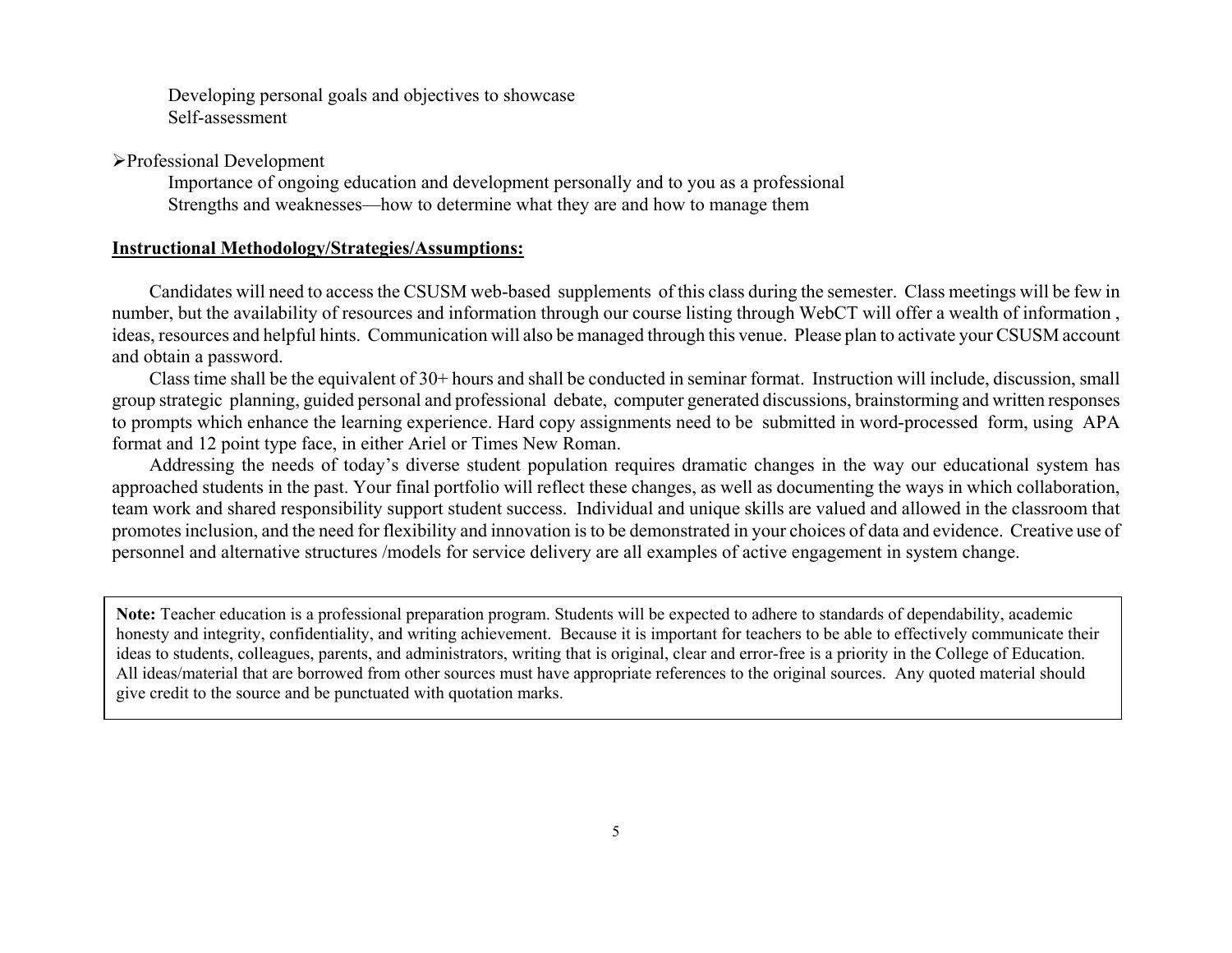## **Grading Criteria:**

 This course is a credit/no credit course, intended as a support for you as you independently create, develop and refine a portfolio which is mandated by the State of California for you to maintain throughout your professional life. The completion of the IIP forms and at least 30% of the portfolio evidence gathering work constitutes a passing grade. Candidates who do not produce this amount of work will not be allowed to pass into the next level of the coursework, and your candidacy will be reviewed. Criteria will be reviewed on an individual and group basis. Extenuating life circumstances need to be brought to the instructor immediately –confidentiality shall be observed, and every effort shall be made to offer alternative strategies for the candidate to achieve success.